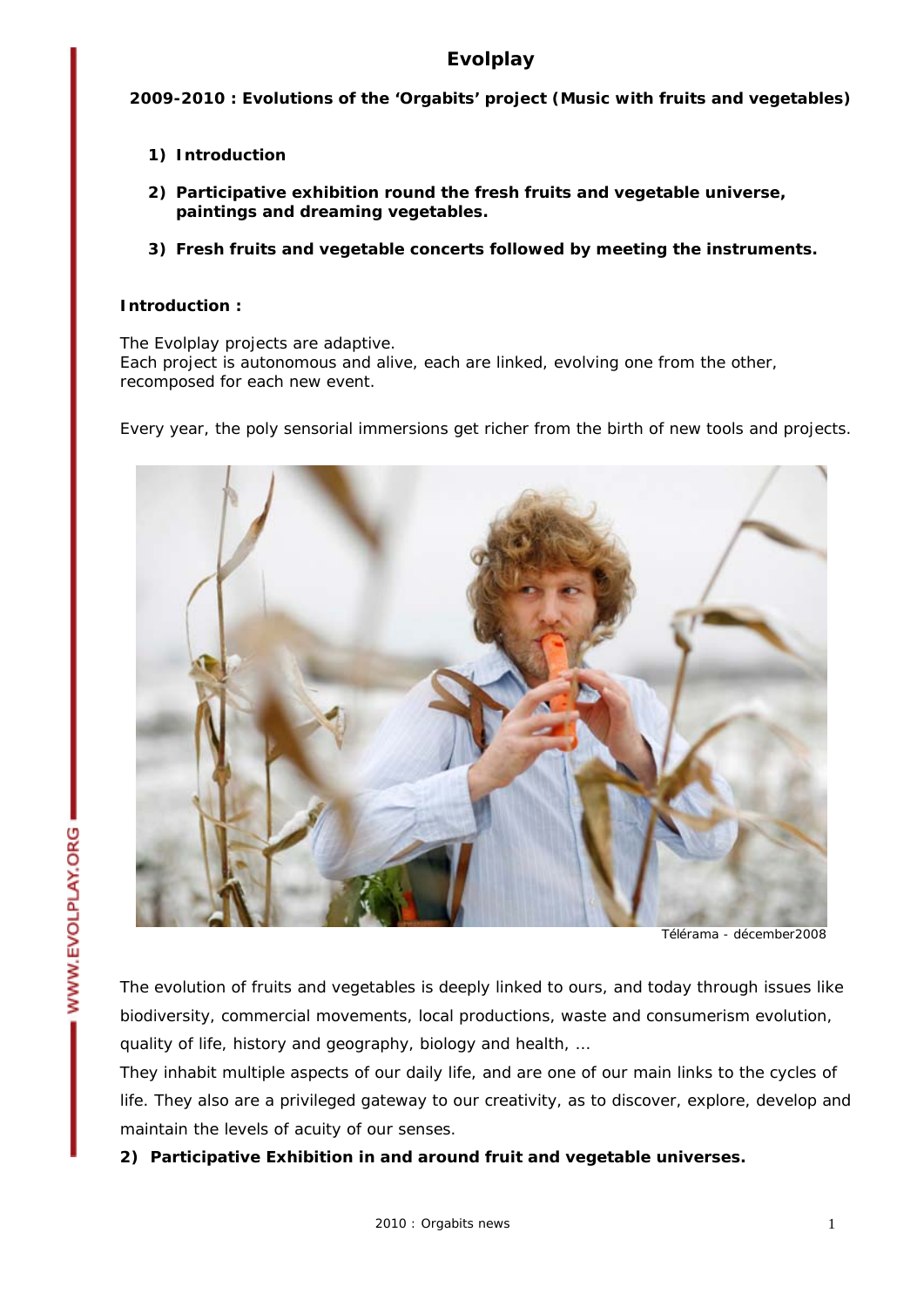Eric Van Osselaer first studied painting and sculpture in Ireland; from there he began to develop and learn to design participative poly sensorial public environments. In 2009, he got back to painting through the visual work that took birth in documenting the vegetable instruments. Living paintings composed of fruits and veggies, photographic work revealing the richness of their structures, colours, textures… As for music, an original work and vision, where each ingredient has a history of its own. A whole project, but not orphan, linked, giving as receiving depth.



Photo issued from a series of more then 800, documenting steps in a live fresh fruits and vegetable painting, witch evolved over 6 hours outside the Capendu Cultural Centre in the French Pyrenees in November 2009. Most of the fruits and vegetable used in this live painting, came from the school concerts and the evening concert that had been given in the concert hall of this new media and culture centre.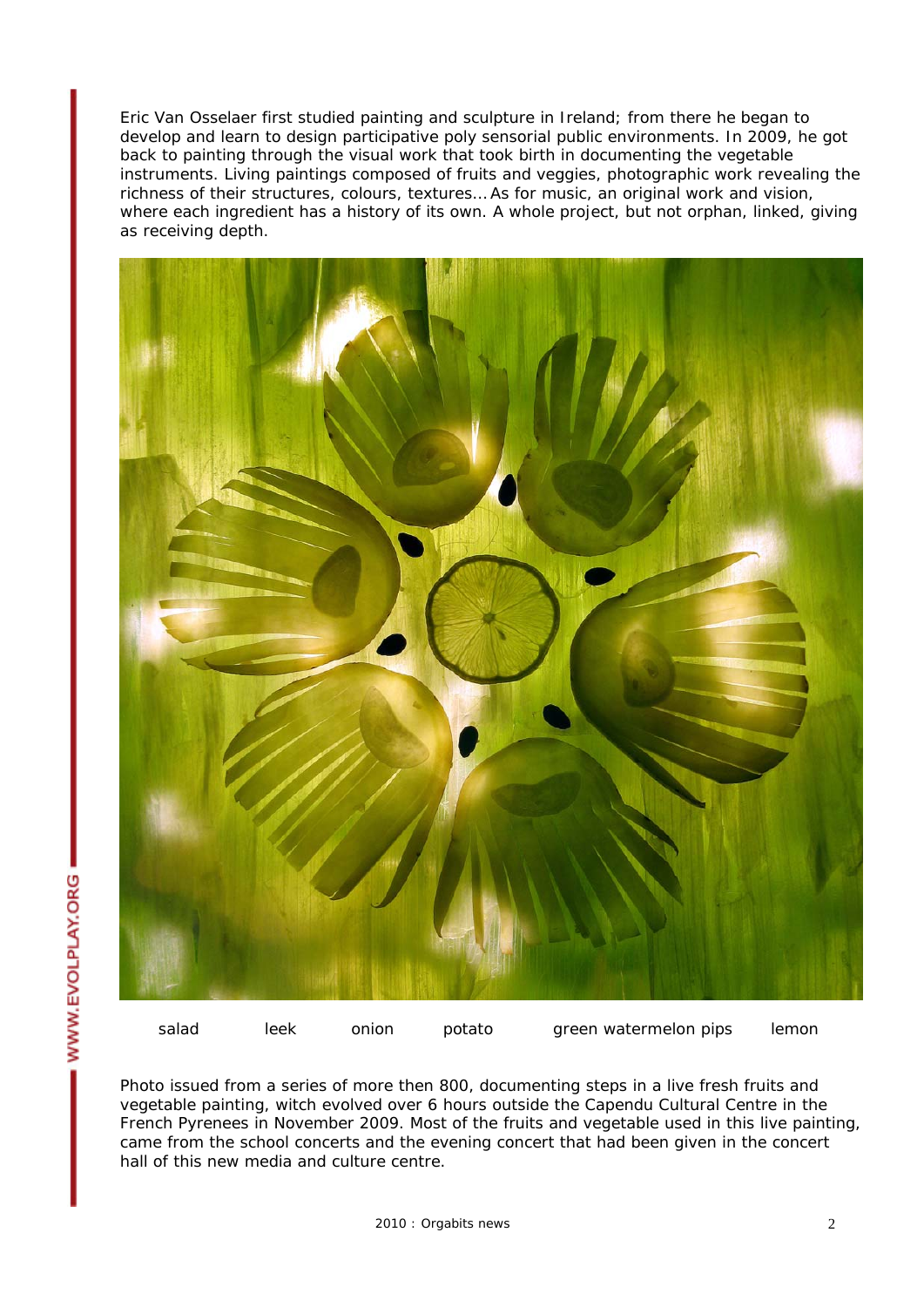





Photos can be exhibited in different sizes and presentations, including translucent or transparent materials to use artificial light, or be exhibited on windows and live to natural light, or to create an installation witch can be travelled in space (suspended installations in gardens for example?)

# **3 films of the Orgabits project can participate in the composition of events**

The yellow pumpkin here above, grew at 'La Ferme du Hibou' in Poitou. The photographs of its musical bark lives, fed the realisation of a first animated slide show DVD of 15 minutes. A second one of 21 minutes was created for the "Scientific Adventures Park 'le PASS' ".

Nine months after the first Orgabits "grated silicon valley" performance, at the experimental musical instruments festival 'Octopus' in Paris, the ghost of a jarred carrot whistle played at the concert, was filmed in close up, revolving in the sun on a turntable. The footage from this discrete star along with fresh carrot juice and other actors, then served to mount a half hour film. This film was then used as a semi abstract background for the second concert in the same concert hall, at the same festival… One year latter.













Yellow Courgette Carrot Watermelon Leek Ghost Whistle

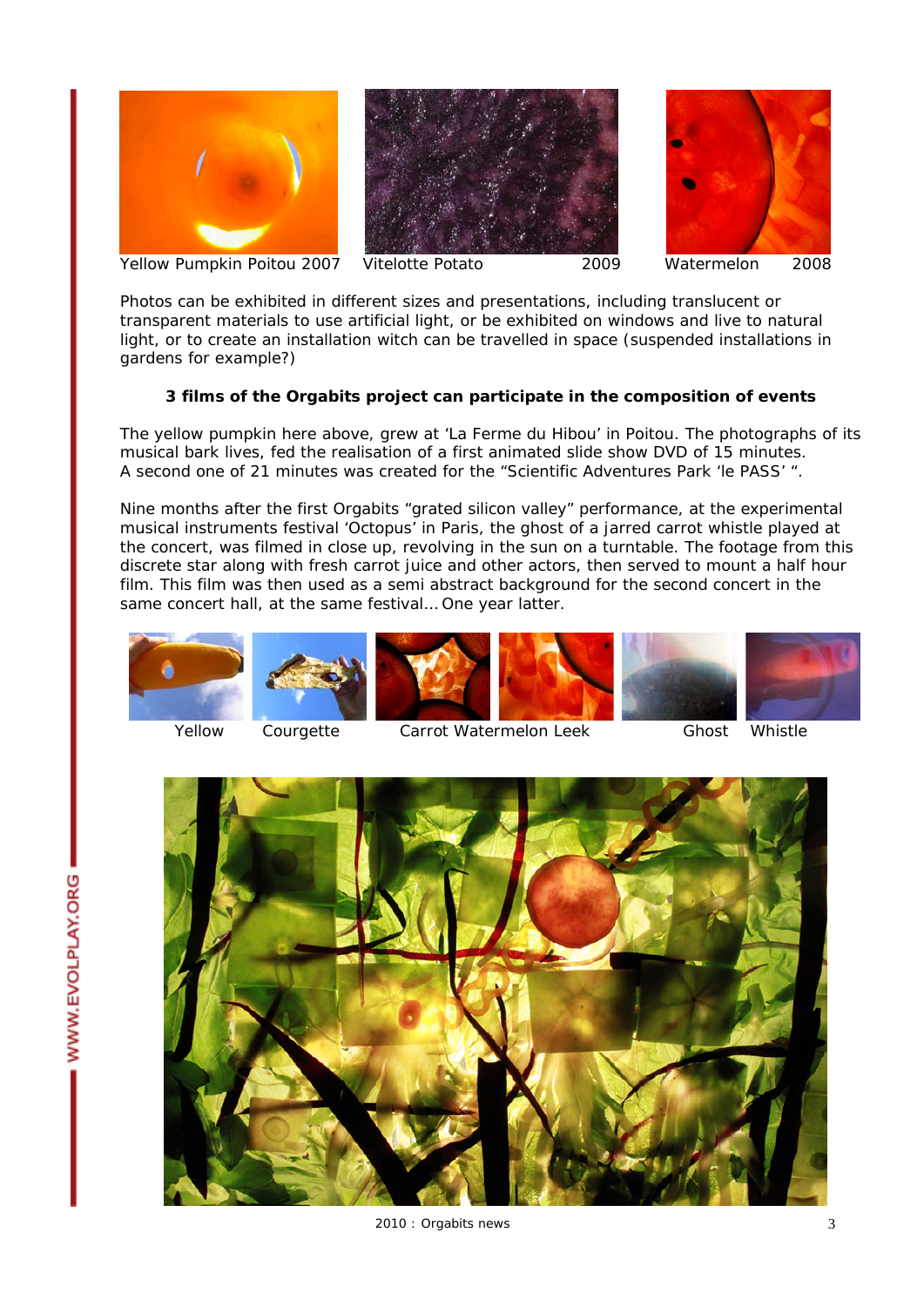## **Heartscopes -> Dream Vegetable – Vegetable Dream.**

In 2009, new plants with peculiar fruits germinated from the Heartscopes project. Recordings are here played inside fruits and vegetables. These stay silent until one comes to put his or her ear in contact with their skin, or listens to them with a stethoscope … When touching these thinking vegetables, light vibrations of their hidden sound messages can be felt.



Left picture: 'apartment for rent', 12 recordings made in the town, of and with the population, are played round the clock in the letter boxes doors.

This Heartscopes project was first developed for the 'City Sonics' festival in Mons (Belgium), then for the first and only edition of 'Sonorama' in Besançon (France): More then 80 recordings, acoustic installations and stickers calling attention to spots of interest, form guided paths through the town, the overall 'game' calling to loose them. Inviting each to see with their ears and ear with their eyes, travel in space and time, re open, re appropriate themselves and their spaces of life inside the social tissue, through public actions …

Right picture: 'Singing Tomato'; discovery of an original dream of giant blue carrots seen from a canal boat, played inside a tomato during a Stage Workshop in Eupen (in the German speaking part of Belgium). Sometimes she snores, then a baby gently asks something in his language, a question is asked or answered, a long prose read… Tomato linked to know?

- Heartscopes Co production: Transcultures - le 3<sup>ème</sup> Pôle - Evolplay\_2008-2009.

- Co-creators : François Cys and Philippe Dehaspe

### **3) Fresh fruits and vegetable Concert/performance/meeting.**

In 2003 The Veggies instrument maker research project, found a first public proximity formula in the 'Stage Workshops'. Since its slow birth in 2004, the alive Orgabits concerts, becomes an ever richer laboratory garden that event planners have called to be met by publics all around France, as in Belgium, and newly in Germany. The Evolplay projects also progressively attract more attention from regional, national and international medias and communities, such as experimental musical instruments and new cultural medias communities, medicine, youth, art, agriculture, ecology…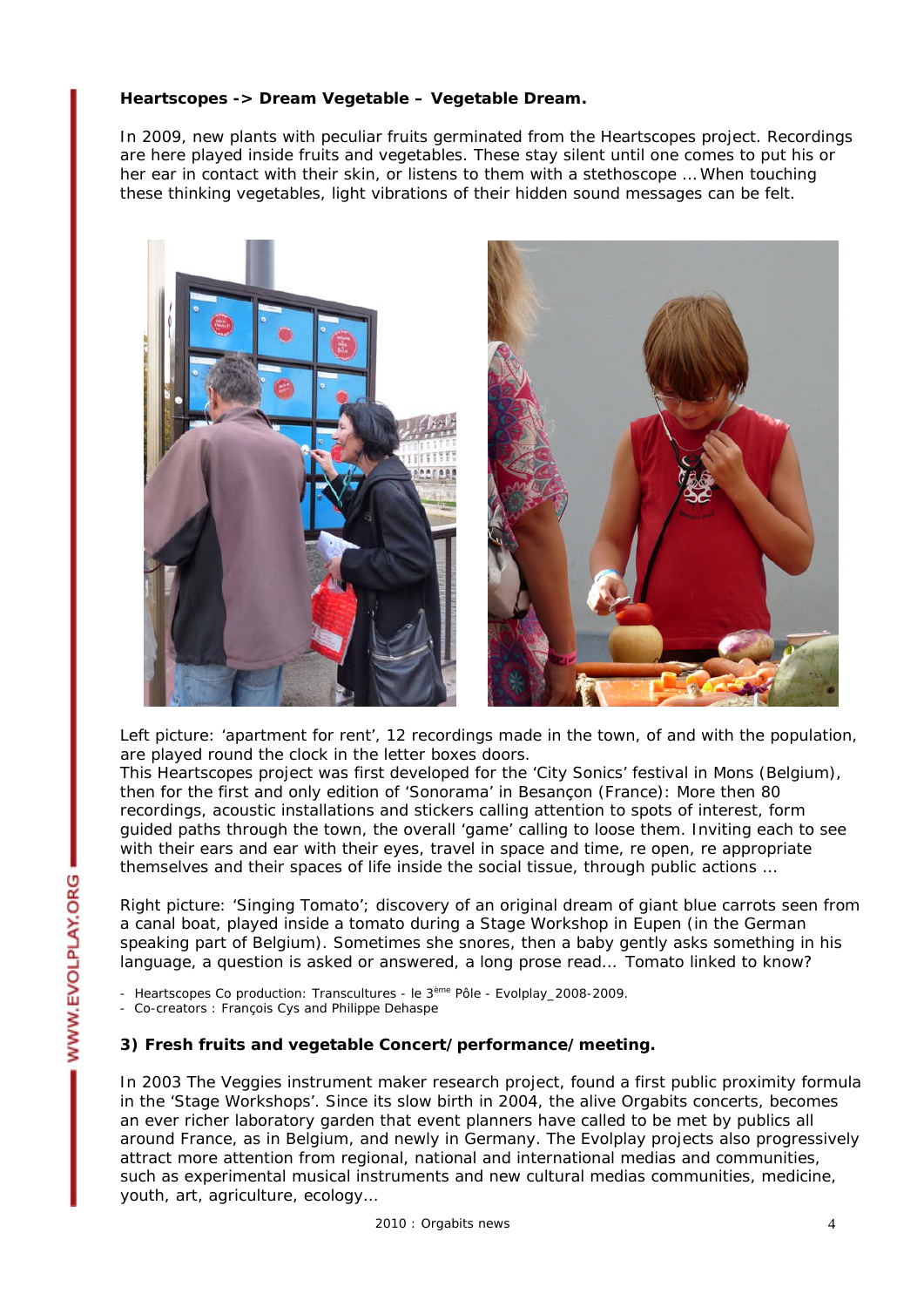### **A few events from the Evolplay Agenda:**

- 2010- Projects in October with 'Namur's and Nantes Houses of Poetry/Residency + participative exhibition + school and all public concerts + creations.
- 2010- Different participations to Science, garden and biodiversity events around France.
- 2009- Festival "Jazz sous les Pommiers"/ Coutances / Public instrument making show + Concerts
- 2009- Madame Claude / Berlin / experimental music night & Berlin film festival concert.
- 2008- Patrimonial week /in Brugelette/ Composition for the Exhibition 'walks and time' + Concerts
- 2007- Solo improvisations with DJ's at a « Parano » night / in the Bruxelles 'Caves de Cureghem'.
- 2006- International soup Festival / Residency at the 'Maison folie' de Lille moulin/ story telling and fresh fruits and veg music creation + trainings + sculptures + exhibitions + concerts



**Concert & Meeting at the 'Roulements de Tambour' student festival in Rennes 2009**